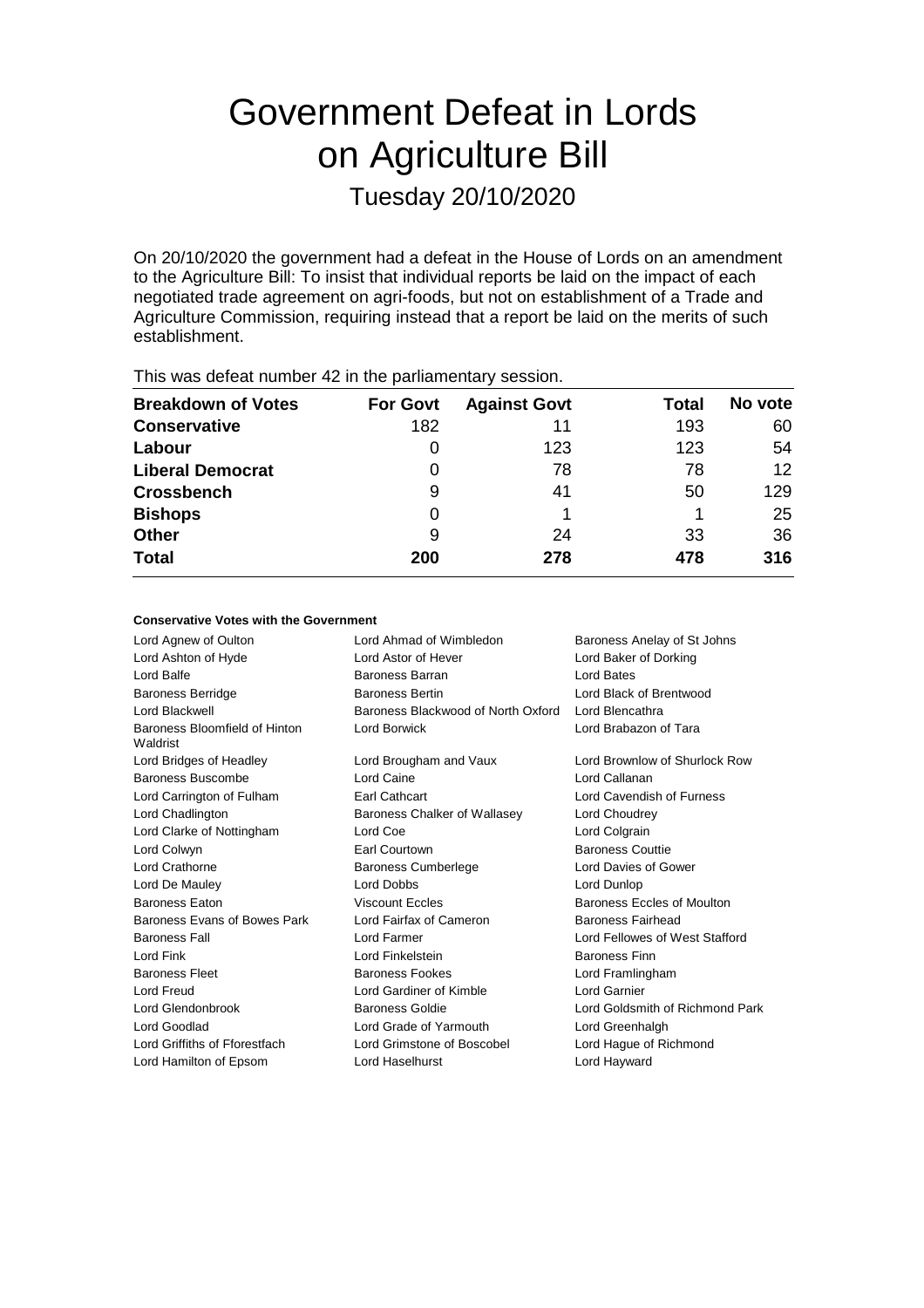Lord Young of Cookham Viscount Younger of Leckie

Lord Henley Lord Herbert of South Downs Lord Hill of Oareford Lord Hodgson of Astley Abbotts Baroness Hooper Superviction and Horam Lord Howard of Rising Lord Howard of Lympne Earl Howe Lord Howell of Guildford Lord Hunt of Wirral Baroness Jenkin of Kennington Lord Keen of Elie **Lord King of Bridgwater** Lord Kirkham Lord Lamont of Lerwick Lord Lancaster of Kimbolton Lord Lansley Lord Leigh of Hurley Lord Lexden Lord Lingfield Earl Liverpool Lord Livingston of Parkhead Marquess of Lothian Lord Lucas **Baroness Manzoor Lord Marland** Lord Marlesford Lord Maude of Horsham Lord McColl of Dulwich Baroness McGregor-Smith Lord McInnes of Kilwinning Lord McLoughlin Lord Mendoza **Baroness Meyer** Baroness Meyer **Baroness Mone** Duke of Montrose **Baroness Morgan of Cotes** Baroness Morris of Bolton Baroness Morrissey **Lord Moynihan** Baroness Neville-Jones Baroness Neville-Rolfe Baroness Nicholson of Winterbourne Baroness Noakes Lord Norton of Louth Lord O'Shaughnessy Lord Parkinson of Whitley Bay **Baroness Penn Education** Lord Pickles **Communist Pickles** Baroness Pidding Lord Polak Lord Cord Popat Lord Porter of Spalding Lord Price **Lord Rana** Lord Rana **Lord Ranger** Lord Ranger Baroness Rawlings **Baroness Realists** Lord Reay **Baroness Redfern** Lord Renfrew of Kaimsthorn Lord Ribeiro Viscount Ridley Lord Risby Lord Robathan Lord Rose of Monewden Lord Rotherwick Baroness Sanderson of Welton Lord Sarfraz Lord Sassoon **Baroness Scott of Bybrook** Baroness Seccombe Lord Selkirk of Douglas Baroness Shackleton of Belgravia Lord Sharpe of Epsom Lord Sheikh Baroness Shephard of Northwold Lord Sherbourne of Didsbury Baroness Shields **Earl Shinkwin** Lord Shinkwin **Earl Shrewsbury** Lord Smith of Hindhead Baroness Stedman-Scott Lord Sterling of Plaistow Lord Strathclyde **Baroness Stroud** Baroness Stroud Baroness Sugg Lord Swinfen Lord Taylor of Holbeach Lord Tebbit Lord Trefgarne **Viscount Trenchard** Lord True Viscount Ullswater **Lord Vaizey of Didcot** Baroness Vere of Norbiton Baroness Verma Lord Wakeham Baroness Warsi Lord Wasserman Lord Wei Lord Wharton of Yarm Lord Whitby Baroness Wilcox Lord Willetts Baroness Williams of Trafford Lord Wolfson of Aspley Guise Baroness Wyld

#### **Conservative Votes against the Government**

Lord Randall of Uxbridge Baroness Rock

Viscount Astor **Baroness Browning Earl Caithness** Browning **Earl Caithness** Lord Cormack Lord Deben Lord Glenarthur Lord Kirkhope of Harrogate Baroness McIntosh of Pickering Lord Northbrook

#### **Labour Votes with the Government**

## **Labour Votes against the Government**<br>Lord Adonis

Lord Bach Lord Bassam of Brighton Lord Berkeley Baroness Billingham **Lord Blunkett** Lord Bradley Lord Bragg **Lord Brooke of Alverthorpe** Lord Browne of Ladyton Baroness Bryan of Partick Lord Campbell-Savours Lord Carter of Coles Baroness Chakrabarti **Viscount Chandos** Baroness Clark of Kilwinning Lord Clark of Windermere Baroness Cohen of Pimlico Lord Collins of Highbury Baroness Corston Baroness Crawley Lord Cunningham of Felling Lord Davidson of Glen Clova Lord Davies of Oldham Lord Desai

Lord Adonis **Lord Alli Lord Alli Baroness Amos** 

Lord Anderson of Swansea **Baroness Andrews** Baroness Andrews Baroness Armstrong of Hill Top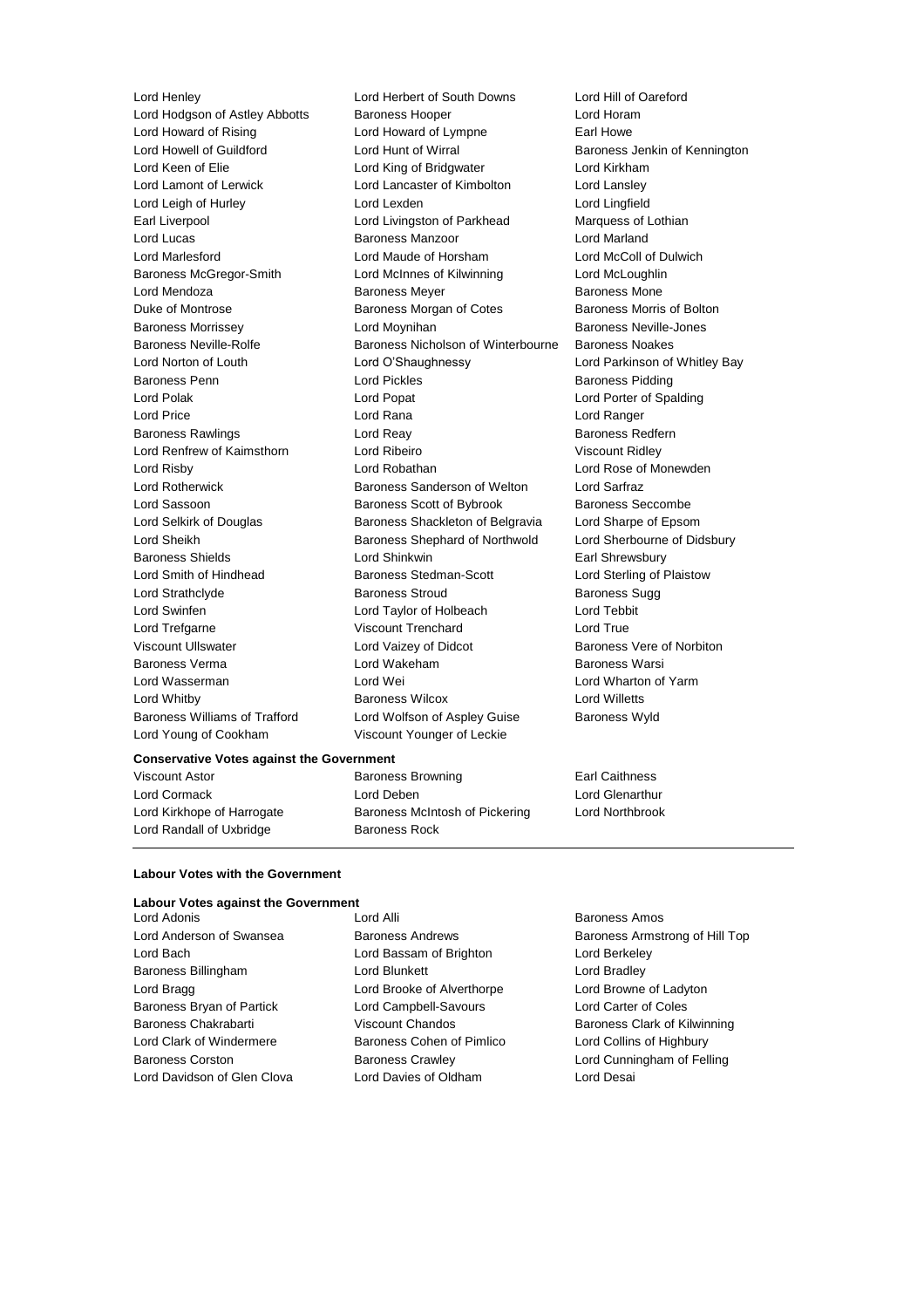Baroness Donaghy **Lord Donoughue Baroness Drake**<br>
Lord Dubs **Lord Dubs**Lord Evans of W<br>
Lord Elder **Cord Evans of W** Lord Faulkner of Worcester Lord Glasman Baroness Golding Lord Goldsmith Baroness Goudie Lord Grantchester Lord Griffiths of Burry Port Lord Grocott **Lord Harris of Haringey** Lord Haskel Lord Haughey **Lord Haworth Baroness Hayman of Ullock Baroness Hayman of Ullock** Baroness Hayter of Kentish Town Baroness Healy of Primrose Hill Lord Hendy Baroness Henig Baroness Hilton of Eggardon Lord Hollick Lord Howarth of Newport **Lord Hoyle Lord Hoyle Baroness Hughes of Stretford** Lord Hunt of Kings Heath Lord Hutton of Furness Lord Jones Baroness Jones of Whitchurch Lord Jordan Lord Judd Lord Kennedy of Southwark Lord Knight of Weymouth Baroness Lawrence of Clarendon Lord Leitch Lord Lennie Lord Levy Baroness Liddell of Coatdyke Lord Lipsey Lord Baroness Lister of Burtersett Lord MacKenzie of Culkein Baroness Mallalieu Lord Mandelson Lord Maxton Lord McConnell of Glenscorrodale Baroness McIntosh of Hudnall Lord McKenzie of Luton Lord Mendelsohn Lord McKenzie of Luton Lord Mitchell<br>
Baroness Morgan of Huyton Baroness Morris of Yardley Lord Murphy Baroness Morgan of Huyton Baroness Morris of Yardley Lord Murphy of Torfaen Baroness Osamor **Baroness Pitkeathley** Baroness Pitheathley Baroness Primarolo Baroness Prosser Lord Puttnam Baroness Quin Baroness Rebuck Lord Robertson of Port Ellen Lord Rooker Lord Rosser Baroness Royall of Blaisdon Lord Sawyer Baroness Sherlock Lord Sikka Viscount Simon Baroness Smith of Basildon Baroness Smith of Gilmorehill Lord Snape Lord Stevenson of Balmacara Baroness Thornton Corporation Lord Touhig Lord Triesman Lord Tunnicliffe Lord Turnberg Baroness Warwick of Undercliffe Lord Watson of Invergowrie Lord Watts Baroness Wheeler **Baroness Whitaker** Lord Whitty Baroness Wilcox of Newport Lord Wills Lord Winston Lord Wood of Anfield **Baroness Young of Old Scone** Lord Young of Norwood Green

Lord Elder Lord Evans of Watford<br>
Lord Foulkes of Cumnock<br>
Baroness Gale

#### **Liberal Democrat Votes with the Government**

| Liberal Democrat Votes against the Government |                                |  |
|-----------------------------------------------|--------------------------------|--|
| Lord Alderdice                                | Lord Allan of Hallam           |  |
| <b>Baroness Barker</b>                        | Lord Beith                     |  |
| Baroness Bonham-Carter of Yarnbury            | Baroness Bowles of Berkhamsted |  |
| <b>Baroness Brinton</b>                       | Lord Bruce of Bennachie        |  |
| Baroness Burt of Solihull                     | Lord Campbell of Pittenweem    |  |
| Lord Clement-Jones                            | Lord Dholakia                  |  |
| Baroness Featherstone                         | Lord Foster of Bath            |  |
| Baroness Garden of Frognal                    | Lord German                    |  |
| Lord Goddard of Stockport                     | Lord Greaves                   |  |
| Baroness Hamwee                               | Baroness Harris of Richmond    |  |
| Lord Hussain                                  | Baroness Hussein-Ece           |  |
| Baroness Kramer                               | Lord Lee of Trafford           |  |
| Lord Marks of Henley-on-Thames                | Lord McNally                   |  |
| Lord Newby                                    | <b>Baroness Northover</b>      |  |
| Lord Paddick                                  | Lord Palmer of Childs Hill     |  |
| <b>Baroness Pinnock</b>                       | Lord Purvis of Tweed           |  |
| Lord Razzall                                  | <b>Lord Rennard</b>            |  |
| Baroness Scott of Needham Market              | Lord Sharkey                   |  |
| Lord Shipley                                  | Baroness Smith of Newnham      |  |
| Lord Stoneham of Droxford                     | Lord Storey                    |  |
|                                               |                                |  |